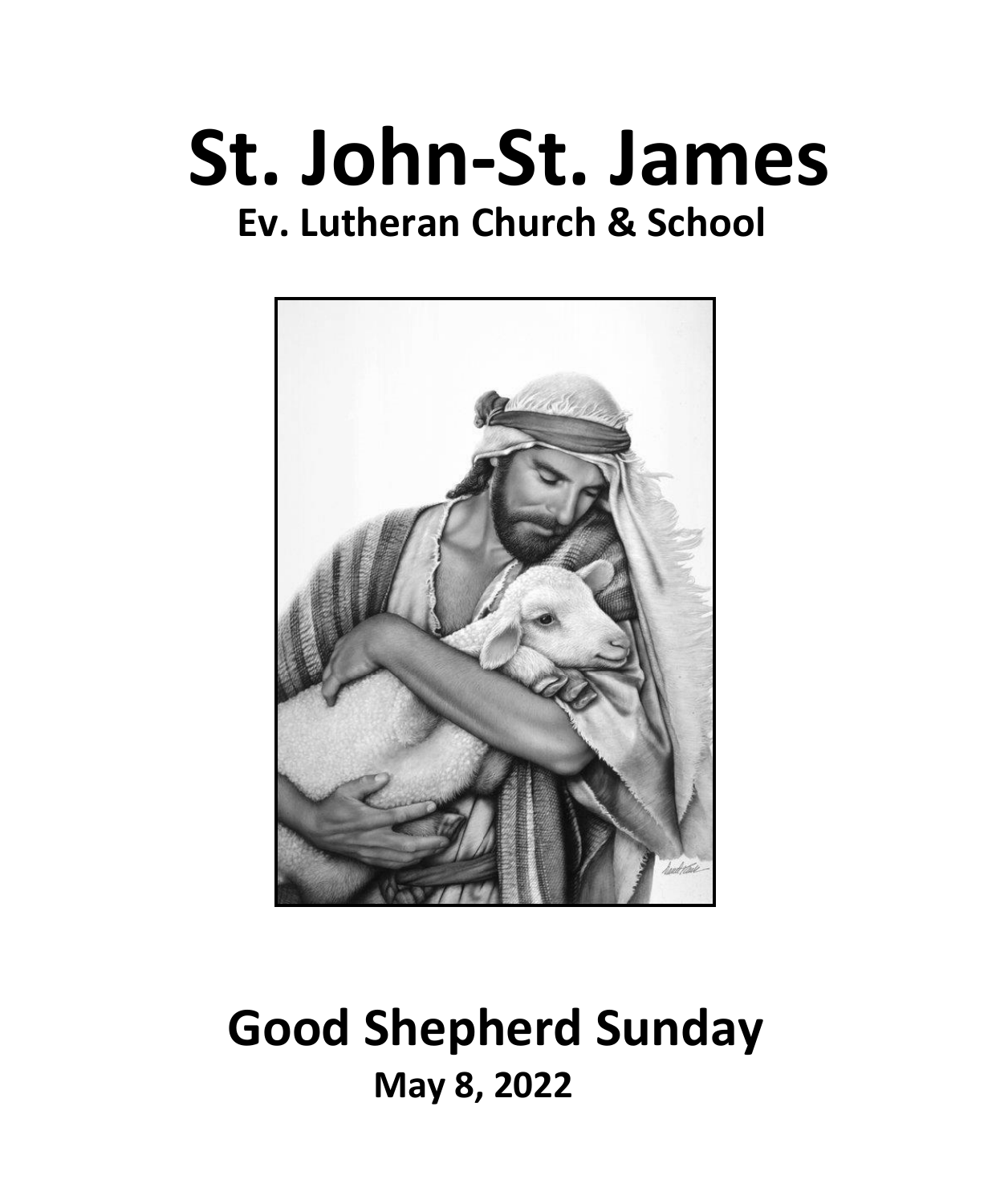WELCOME *Fulfilled works MARCH VICTORIOUSLY over self-glorification*

#### OPENING PRAYER **selected verse from the Psalm 23**

- $\lceil \text{M} \rceil$ We worship in the name of our Heavenly Father, who provides for us.
- **"I shall not be in want." C**
- We worship in the name of our Good Shepherd, whose voice we  $\boxed{\text{M}}$ follow.
- **C "He leads me beside quiet waters; He restores my soul."**
- $M<sup>2</sup>$ We worship in the name of the Holy Spirit, who dwells within our hearts.
- $\mathbf{c}$ **"He guides me in paths of righteousness for his name's sake."**
- $|M|$ Our Triune God walks with us wherever we go.
- **C "I will fear no evil, for you are with me; your rod and staff, they comfort me."**
- $\lceil \text{M} \rceil$ Our Triune God knows what we need, even before we ask him.
- **C "You anoint my head with oil; my cup overflows."**
- Our Triune God's goodness and mercy will follow us all the days of  $\lceil \text{M} \rceil$ our lives.
- **"And I will dwell in the house of the LORD forever." Amen.C**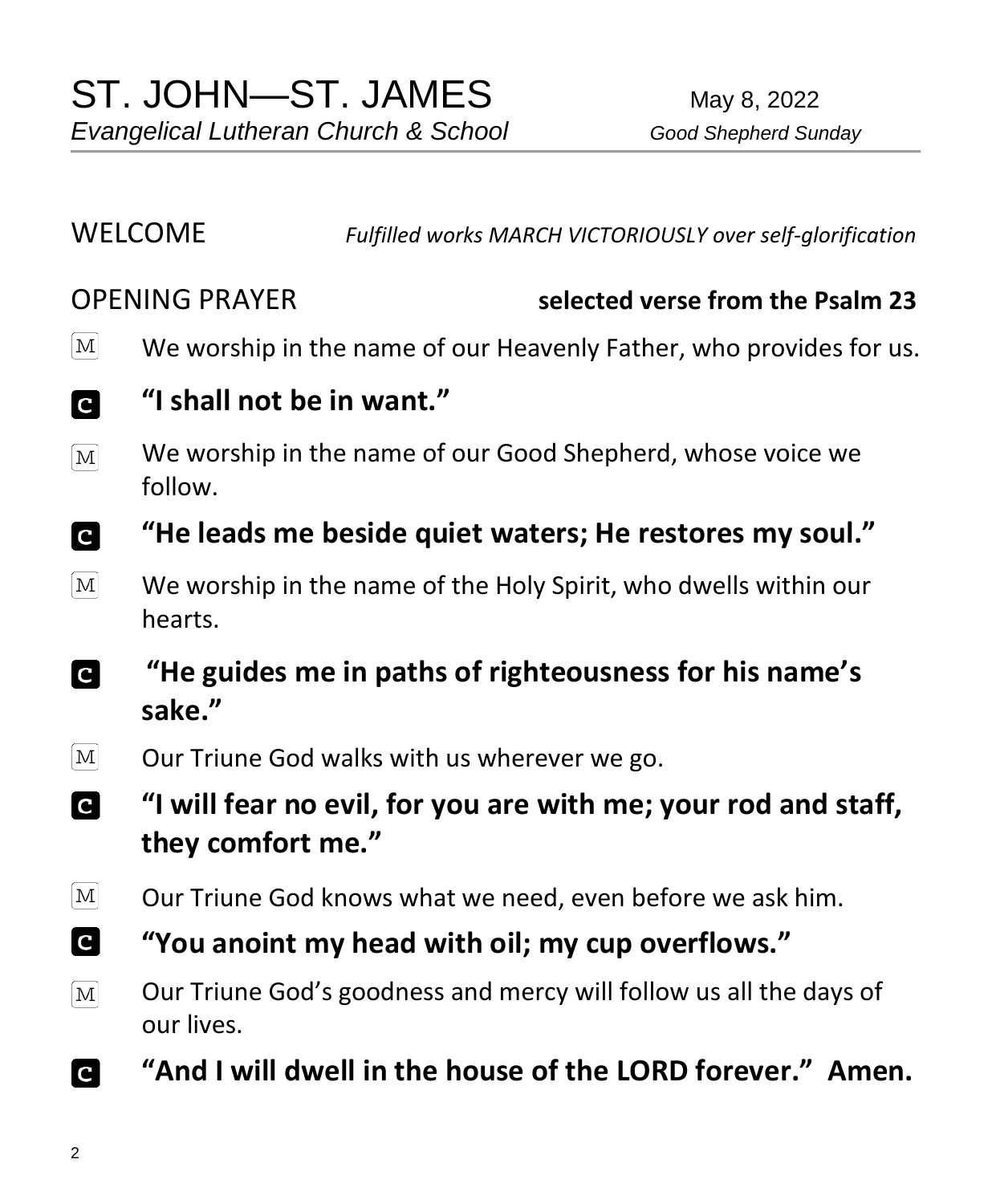**Opening Hymn:** The Lord's My Shepherd; I'll Not Want Christian Worship, Hymn # 555

- Verse 1  **The Lord's my shepherd; I'll not want. He makes me down to lie In pastures green; he leadeth me The quiet waters by.**
- Verse 2  **My soul he doth restore again And me to walk doth make Within the paths of righteousness, E'en for his own name's sake.**
- Verse 5  **Goodness and mercy, all my life, Shall surely follow me, And in God's house forevermore My dwelling-place shall be.**

#### CONFESSION OF SINS

The Bible reminds us that Our Shepherd is so good. Yet, the  $\lceil \text{M} \rceil$ Scriptures also remind us that we, His sheep, can be so foolish. The Word says, "*We all like sheep have gone astray, each of us has turned to his own way*." As sinful sheep, we confess our sins:

 *(Our prayer of confession continues on the next page.)*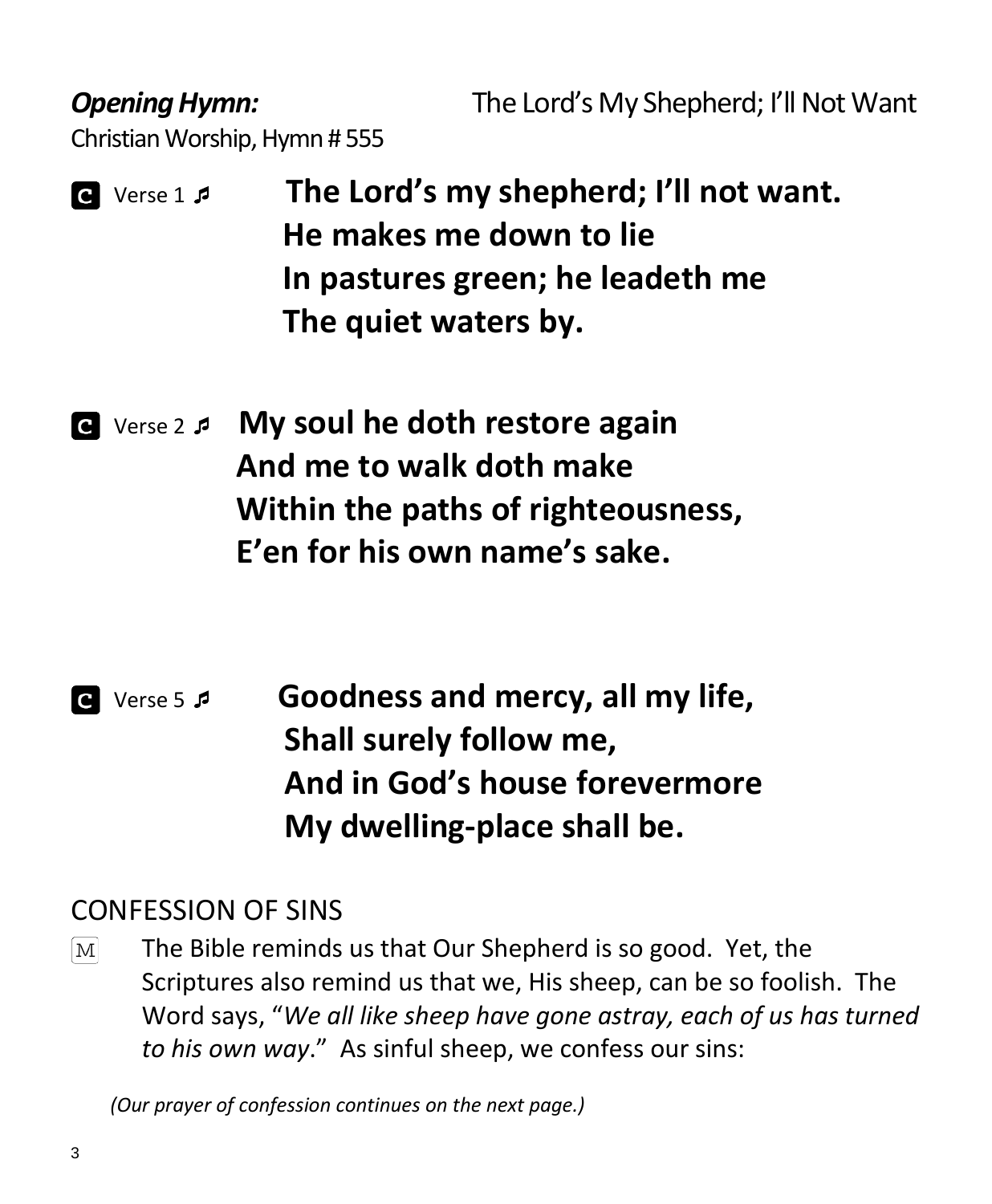- $\boxed{\text{M}}$ Good Shepherd, too often we find ourselves in want. It is not because you have neglected to provide abundantly.
- **No, Lord, it is because too often my heart chases after less C important things and I wander. Forgive me.**
- $\boxed{\text{M}}$ Good Shepherd, too often we find ourselves in trouble. It is not because you have failed to lead us properly.
- **C No, Lord, it is because too often I listen to the world rather than to your voice of truth. Forgive me.**
- Good Shepherd, too often we find ourselves feeling alone and afraid.  $\lceil \text{M} \rceil$ It is not because you have abandoned us.
- **C No, Lord, it is because too often I left you and turned to my own way. I do not follow you as I should. Forgive me. I long to hear your reassuring voice once again. Lead me to the quiet waters of your grace. Allow me to feed upon the green pastures of your Word and restore my soul. Amen.**
- Our Good Shepherd knows his sheep—with all of our faults. Yet, He  $\mathbf{M}$ still loves us and willingly has laid down his life for us. It was not taken from him, but he laid it down of his own accord to pay the price for our sins. In the stead and by the command of the risen Lord Jesus, I announce God's grace to you. The price has been paid and accepted, and you are forgiven in the name of the Father, and of the Son, and of the Holy Spirit. The Good Shepherd came so that we might have life and have it to the full. Follow Him as He leads you in paths of righteousness and enjoy His blessings in peace.
- $\mathbf{C}$ **Amen.**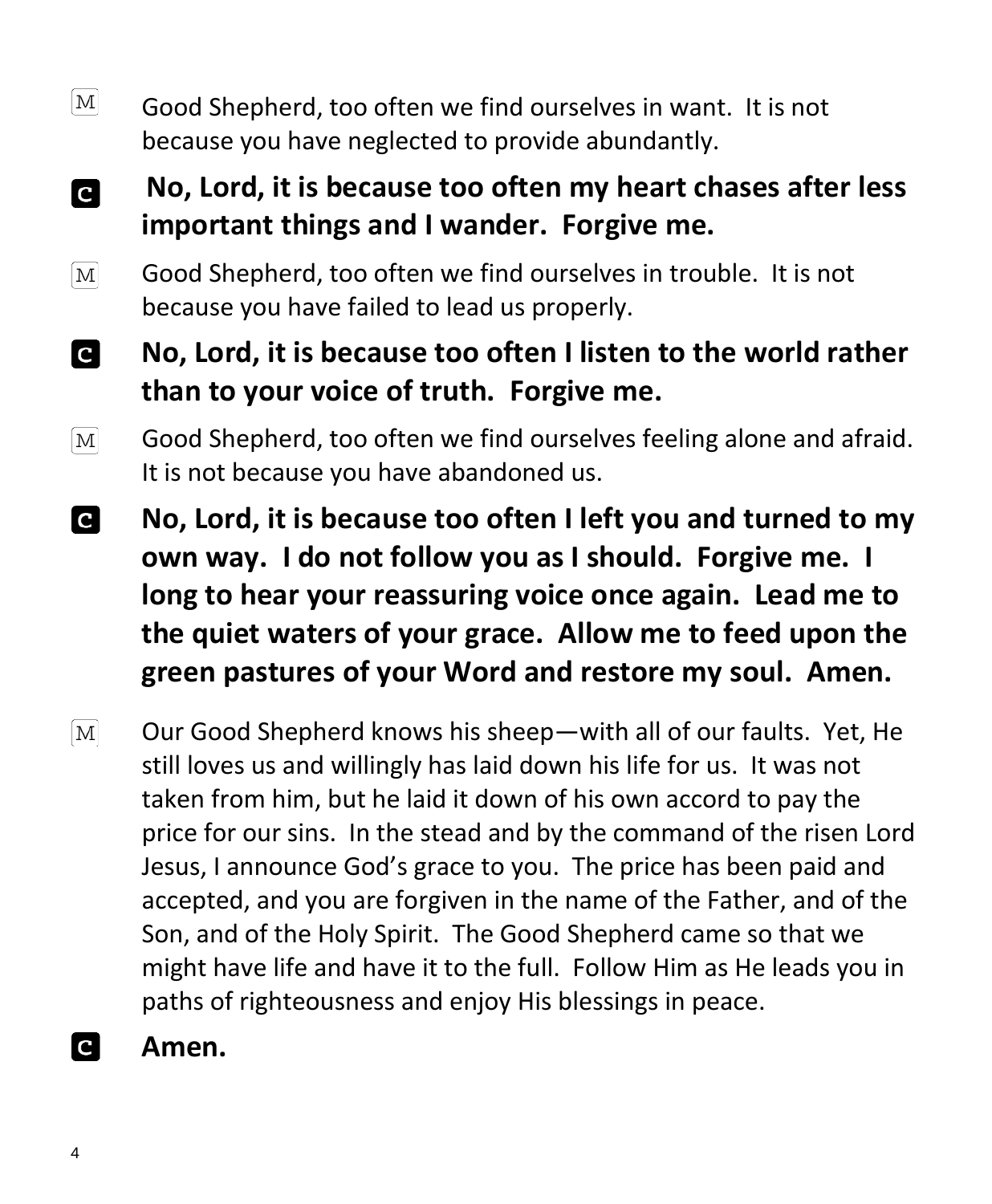$\lceil M \rceil$ In the peace of forgiveness, let us praise the Lord.

- Verse 3  **Sheep that from the fold did stray Are not by the Lord forsaken; Weary souls who lost their way Are by Christ, the shepherd, taken In his arms that they may live Jesus sinners does receive.**
- Verse <sup>7</sup> **Jesus sinners does receive. Even I have been forgiven. And when I this earth must leave, I shall find an open heaven. Dying, still to him I cleave Jesus sinners does receive.** *(CW, #654)*

#### PRAYER OF THE DAY

Lord Jesus Christ, you are the Good Shepherd who laid down his life for  $|M|$ the sheep. Lead us now to the still waters of your life-giving Word that we may abide in your Father's house forevermore; for you live and reign with the Father and the Holy Spirit, one God, now and forever.

### **Amen.**

*BE SEATED*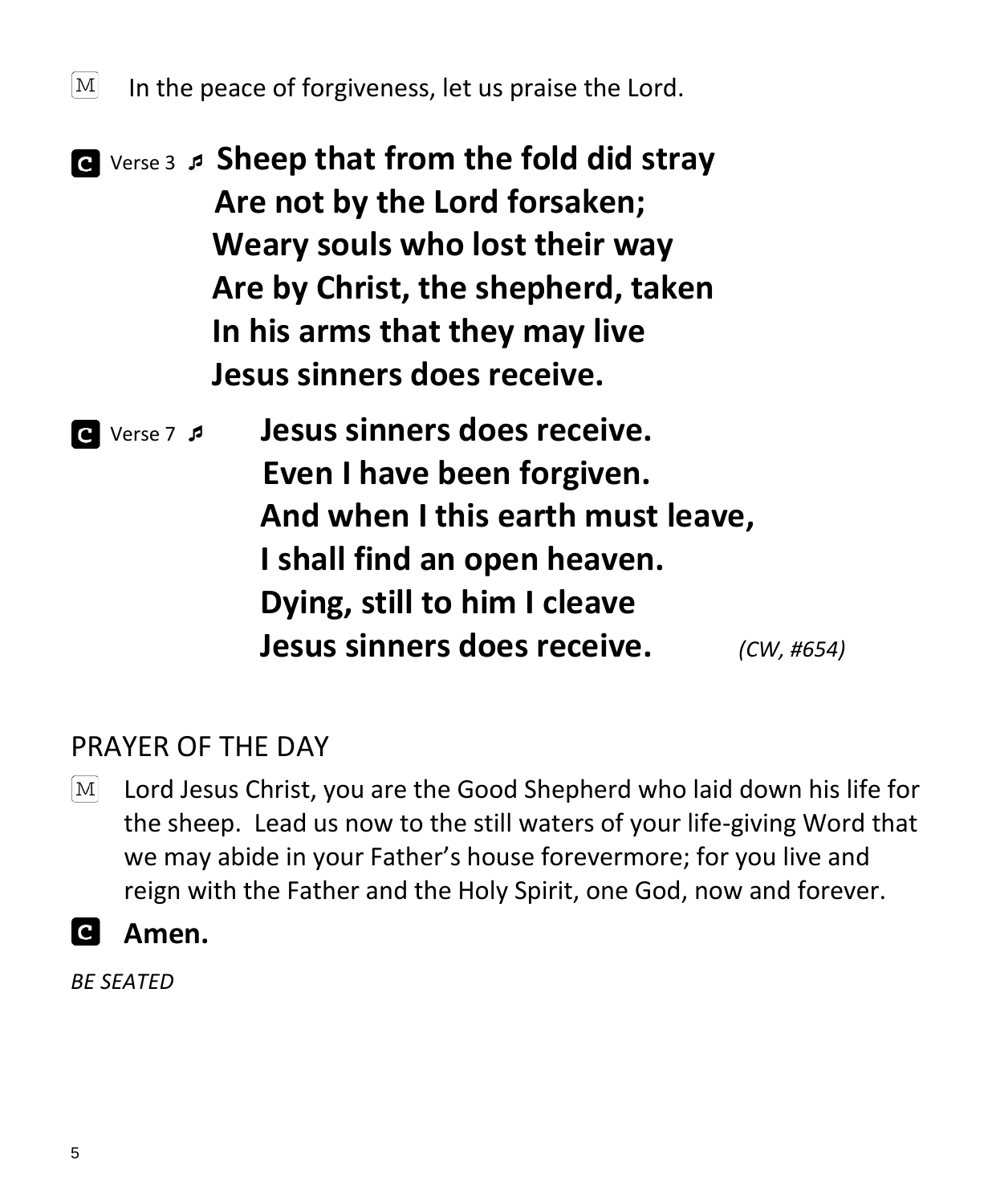**<sup>15</sup>** After the reading from the Law and the Prophets, the leaders of the synagogue sent word to them, saying, "Brothers, if you have a word of exhortation for the people, please speak."

**<sup>16</sup>** Standing up, Paul motioned with his hand and said:

**<sup>26</sup>** "Fellow children of Abraham and you God-fearing Gentiles, it is to us that this message of salvation has been sent. **<sup>27</sup>** The people of Jerusalem and their rulers did not recognize Jesus, yet in condemning him they fulfilled the words of the prophets that are read every Sabbath. **<sup>28</sup>** Though they found no proper ground for a death sentence, they asked Pilate to have him executed. **<sup>29</sup>**When they had carried out all that was written about him, they took him down from the cross and laid him in a tomb. **<sup>30</sup>** But God raised him from the dead, **<sup>31</sup>** and for many days he was seen by those who had traveled with him from Galilee to Jerusalem. They are now his witnesses to our people. **<sup>32</sup>** "We tell you the good news: What God promised our ancestors **<sup>33</sup>** he has fulfilled for us, their children, by raising up Jesus. As it is written in the second Psalm: "'*You are my son; today I have become your father.'* **<sup>34</sup>**God raised him from the dead so that he will never be subject to decay. As God has said, "'*I will give you the holy and sure blessings promised to David.*' **<sup>35</sup>** So it is also stated elsewhere: "*'You will not let your holy one see decay.*'

**<sup>36</sup>** "Now when David had served God's purpose in his own generation, he fell asleep; he was buried with his ancestors and his body decayed. **<sup>37</sup>** But the one whom God raised from the dead did not see decay.

**<sup>38</sup>** "Therefore, my friends, I want you to know that through Jesus the forgiveness of sins is proclaimed to you. **<sup>39</sup>** Through him everyone who believes is set free from every sin, a justification you were not able to obtain under the law of Moses.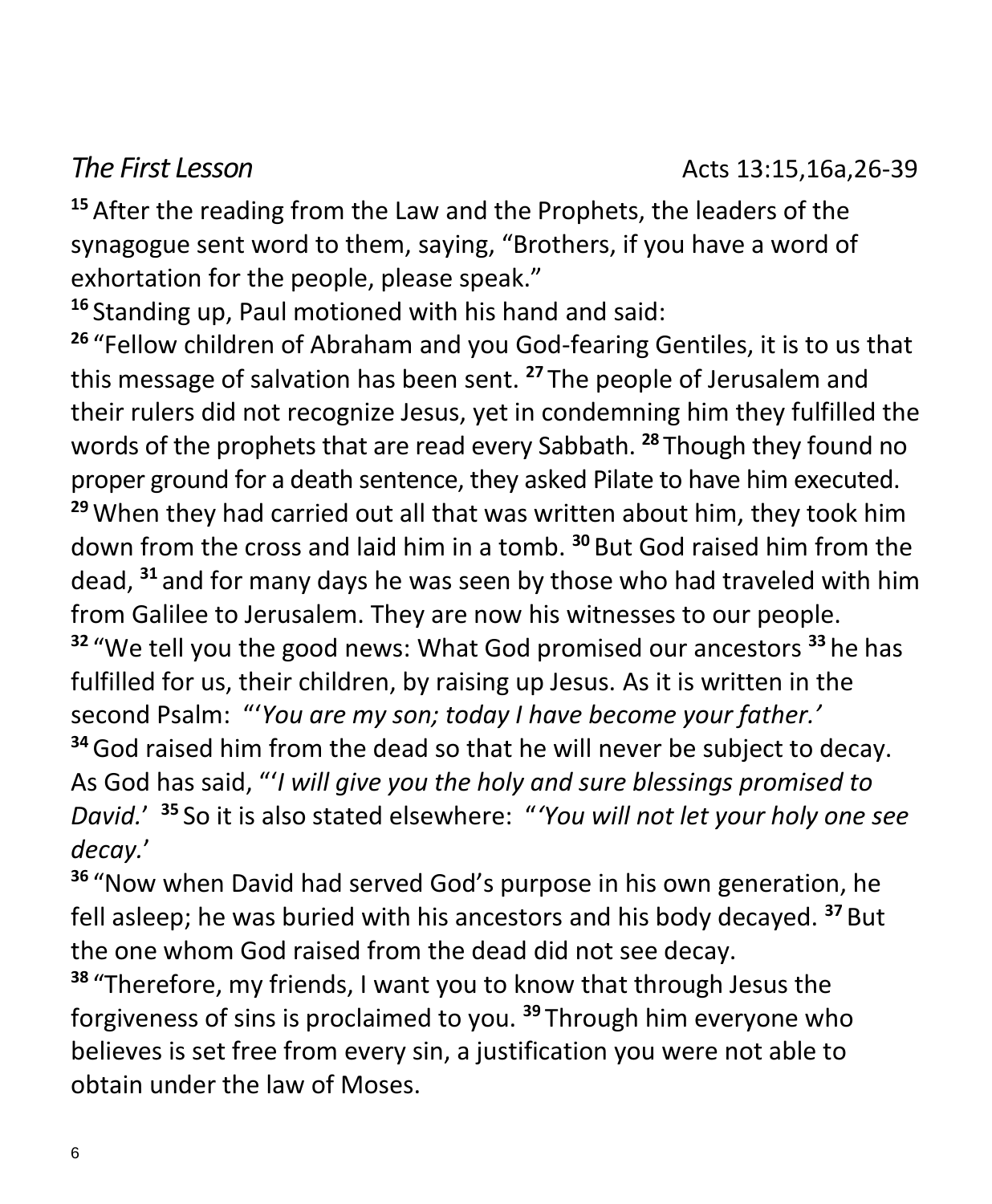#### CONFESSION OF FAITH Nicene Creed

**We believe in one God, the Father, the Almighty, maker of heaven and earth, of all that is, seen and unseen.**

**We believe in one Lord, Jesus Christ, the only Son of God, eternally begotten of the Father, God from God, Light from Light, true God from true God, begotten, not made, of one being with the Father. Through him all things were made.** 

**For us and for our salvation, he came down from heaven, was incarnate of the Holy Spirit and the virgin Mary, and became fully human. For our sake he was crucified under Pontius Pilate. He suffered death and was buried.** 

**On the third day he rose again in accordance with the Scriptures. He ascended into heaven and is seated at the right hand of the Father. He will come again in glory to judge the living and the dead, and his kingdom will have no end.**

**We believe in the Holy Spirit, the Lord, the giver of life, who proceeds from the Father and the Son, who in unity with the Father and the Son is worshiped and glorified, who has spoken through the prophets.** 

**We believe in one holy Christian and apostolic Church. We acknowledge one baptism for the forgiveness of sins. We look for the resurrection of the dead and the life of the world to come. Amen.**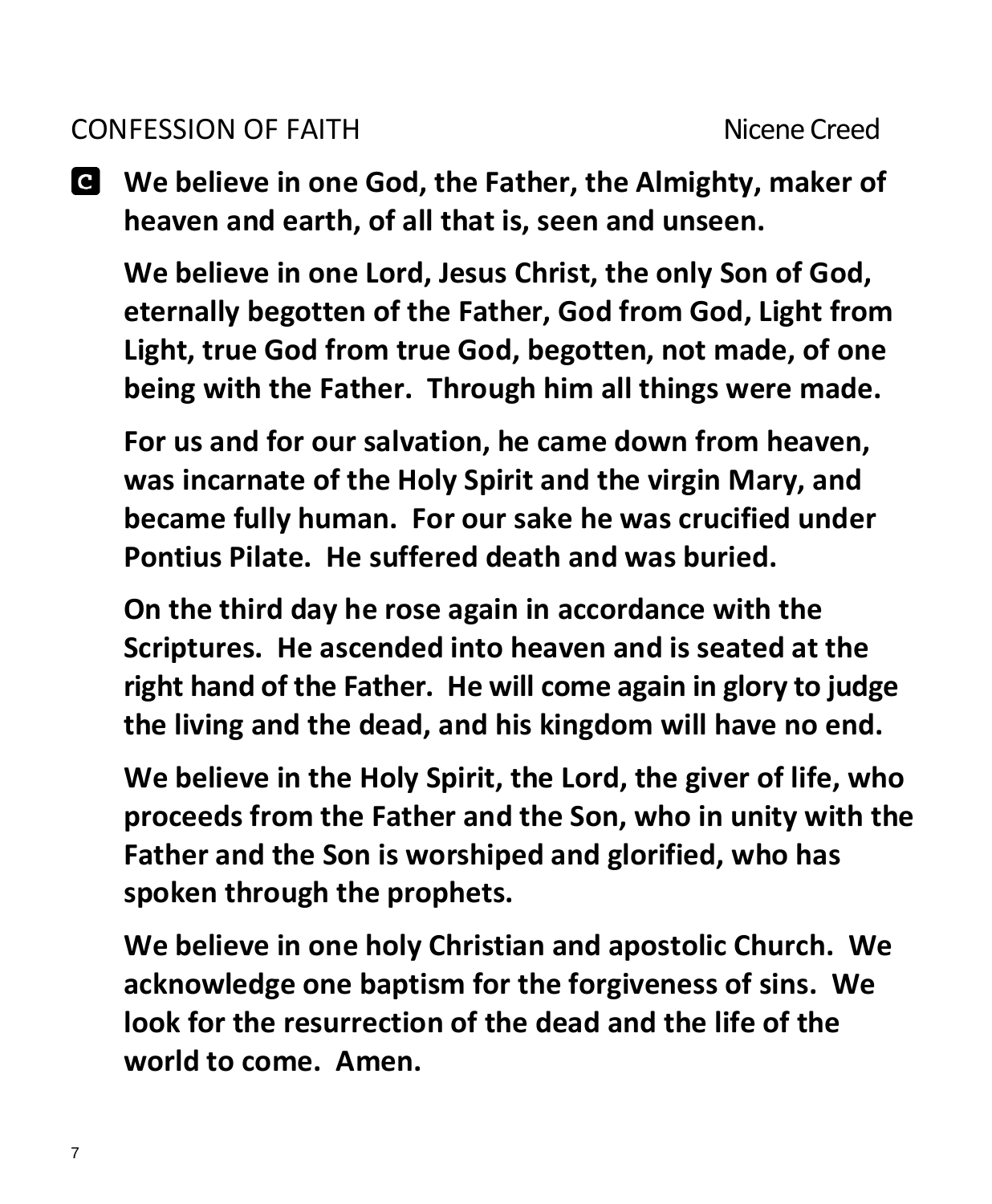**<sup>9</sup>** After this I looked, and there before me was a great multitude that no one could count, from every nation, tribe, people and language, standing before the throne and before the Lamb. They were wearing white robes and were holding palm branches in their hands. **<sup>10</sup>** And they cried out in a loud voice: "Salvation belongs to our God, who sits on the throne, and to the Lamb." **<sup>11</sup>** All the angels were standing around the throne and around the elders and the four living creatures. They fell down on their faces before the throne and worshiped God, **<sup>12</sup>** saying: "Amen! Praise and glory and wisdom and thanks and honor and power and strength be to our God for ever and ever. Amen!"

**<sup>13</sup>** Then one of the elders asked me, "These in white robes—who are they, and where did they come from?"

**<sup>14</sup>** I answered, "Sir, you know."

And he said, "These are they who have come out of the great tribulation; they have washed their robes and made them white in the blood of the Lamb. **<sup>15</sup>** Therefore, "they are before the throne of God and serve him day and night in his temple; and he who sits on the throne will shelter them with his presence. **<sup>16</sup>** 'Never again will they hunger; never again will they thirst. The sun will not beat down on them,' nor any scorching heat. **<sup>17</sup>** For the Lamb at the center of the throne will be their shepherd;

'he will lead them to springs of living water.' 'And God will wipe away every tear from their eyes.'"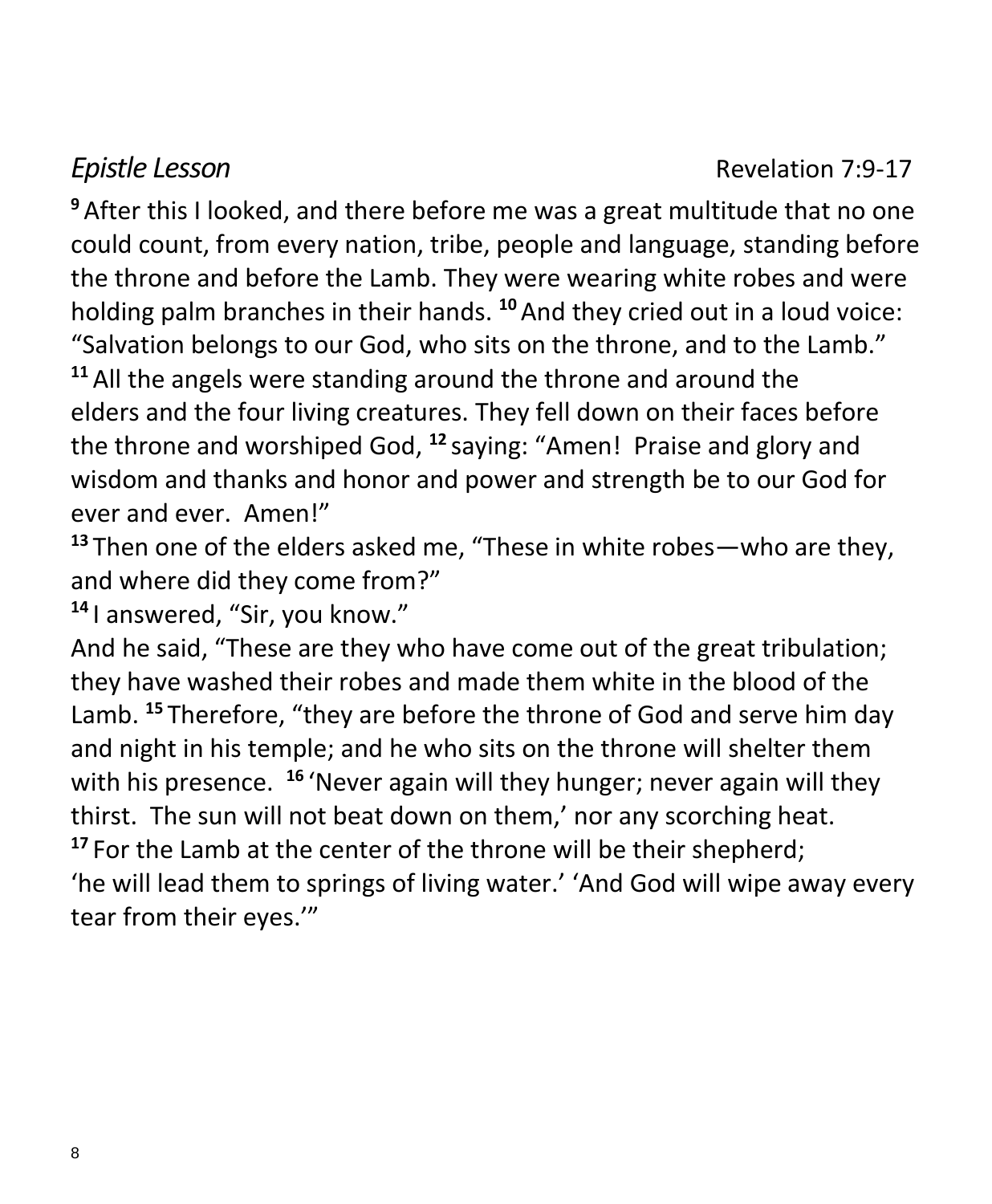Christian Worship, Hymn # 804

- Verse 1  **I am Jesus' little lamb; Ever glad at heart I am, For my shepherd gently guides me, Knows my needs and well provides me, Loves me ev'ry day the same, Even calls me by my name.**
- Verse 2  **Day by day, at home, away, Jesus is my staff and stay. When I hunger, Jesus feeds me, Into pleasant pastures leads me; When I thirst, he bids me go Where the quiet waters flow.**
	- Verse 3  **Who so happy as I am, Even now the shepherd's lamb? And when my short life is ended, By his angel hosts attended, He shall fold me to his breast, There within his arms to rest.**

**C**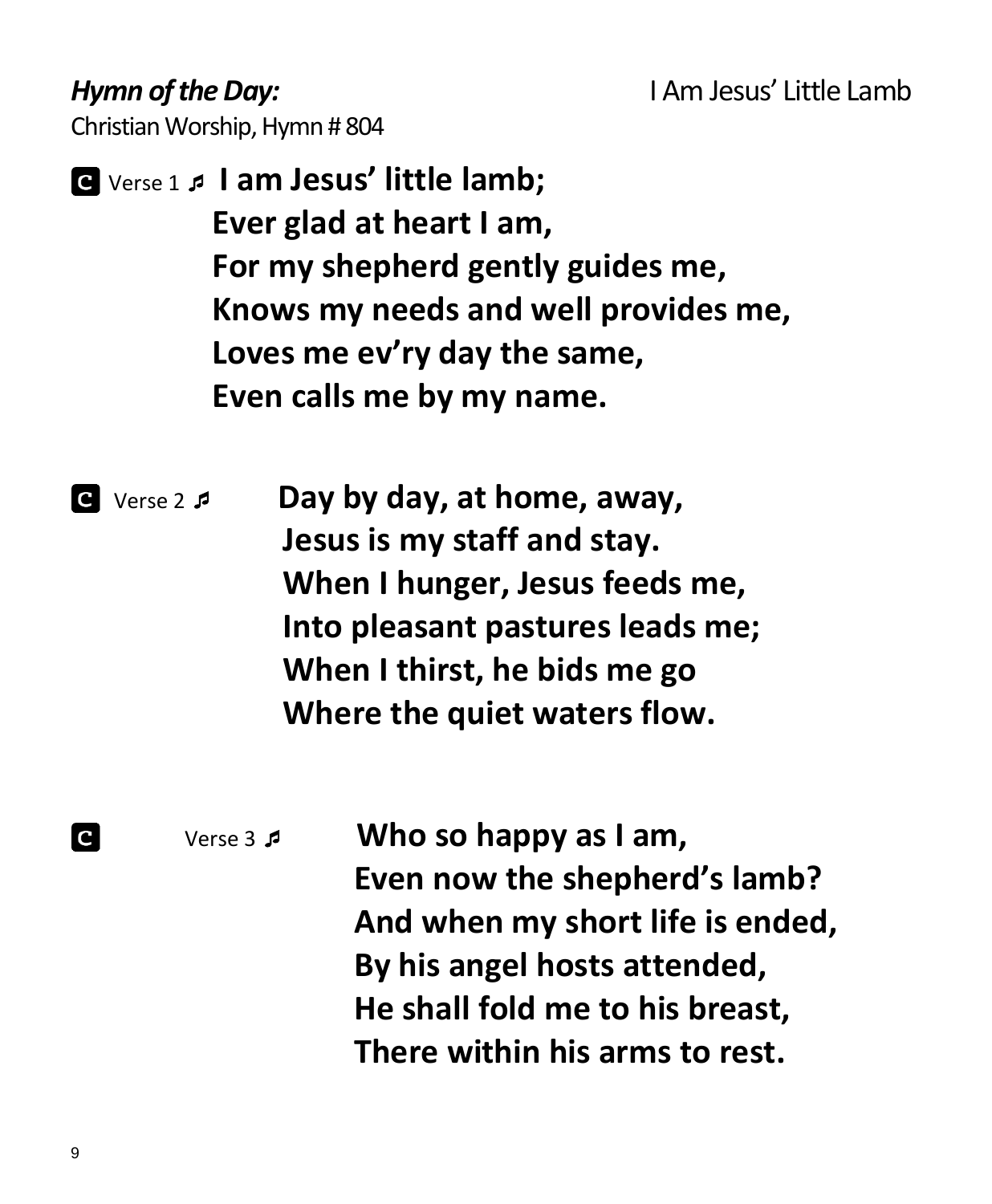John 10:22-30

### **The Shepherd's Claims**

**<sup>22</sup>** Then came the Festival of Dedication at Jerusalem. It was winter, **<sup>23</sup>** and Jesus was in the temple courts walking in Solomon's Colonnade. **<sup>24</sup>** The Jews who were there gathered around him, saying, "How long will you keep us in suspense? If you are the Messiah, tell us plainly."

**<sup>25</sup>** Jesus answered, "I did tell you, but you do not believe. The works I do in my Father's name testify about me, **<sup>26</sup>** but you do not believe because you are not my sheep. **<sup>27</sup>** My sheep listen to my voice; I know them, and they follow me. **<sup>28</sup>** I give them eternal life, and they shall never perish; no one will snatch them out of my hand. **<sup>29</sup>** My Father, who has given them to me, is greater than all; no one can snatch them out of my Father's hand. **<sup>30</sup>** I and the Father are one."

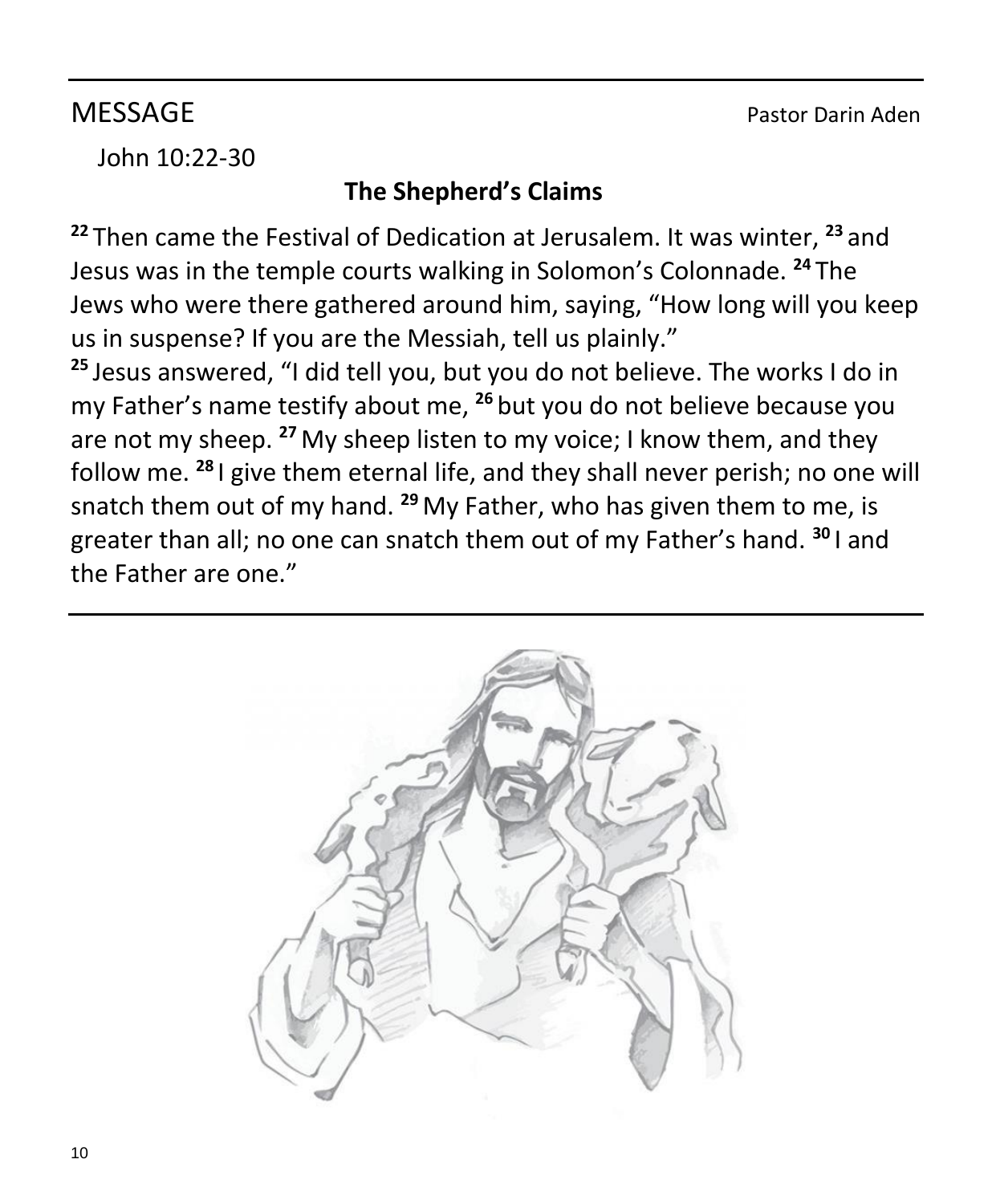### PRAYER OF THE CHURCH

- Lord Jesus, Good Shepherd, we have heard the sweet sound of your  $\lceil \text{M} \rceil$ familiar and loving voice in the gospel and have feasted in the green pastures of your Word. Bless your Word in our lives.
- **C Use its message to nourish and sustain us as we journey through this life to the next.**
- Gracious Shepherd, we are truly confused and foolish without you.  $\mathbf{M}$ Forgive us for the times we wander from you and stray from the call of your voice.
- **C When temporary pleasures beckon us to follow the wide road to hell, use your rod and staff to curb our sinful nature and lead us in paths of righteousness.**
- $\lceil \text{M} \rceil$ Protecting Shepherd, restore us to your fold, and keep us from traps of the evil one.
- **C When Satan comes in the sheep's clothing of false teaching, expose his lies and guide us in your truth.**
- Tender Shepherd, look with special care on all who suffer from  $\lceil \text{M} \rceil$ loneliness, disease, accident, or loss. Lift them into your comforting arms, and embrace them with the warmth of your love.
- **Carry your sheep through life's troubling times. Renew C hope and joy in their lives.**
- $\lceil \text{M} \rceil$ Loving Shepherd, we pray also for your "other sheep." Let your voice be heard in all the world. Prosper the work of our missionaries at home and abroad.
- **C Give us all the zeal and courage to share with our friends and neighbors the good news of sins forgiven. Use our witness to gather the elect into one fold under your care.**

*(Special intercessions may be offered here. Our prayer concludes on the next page.)*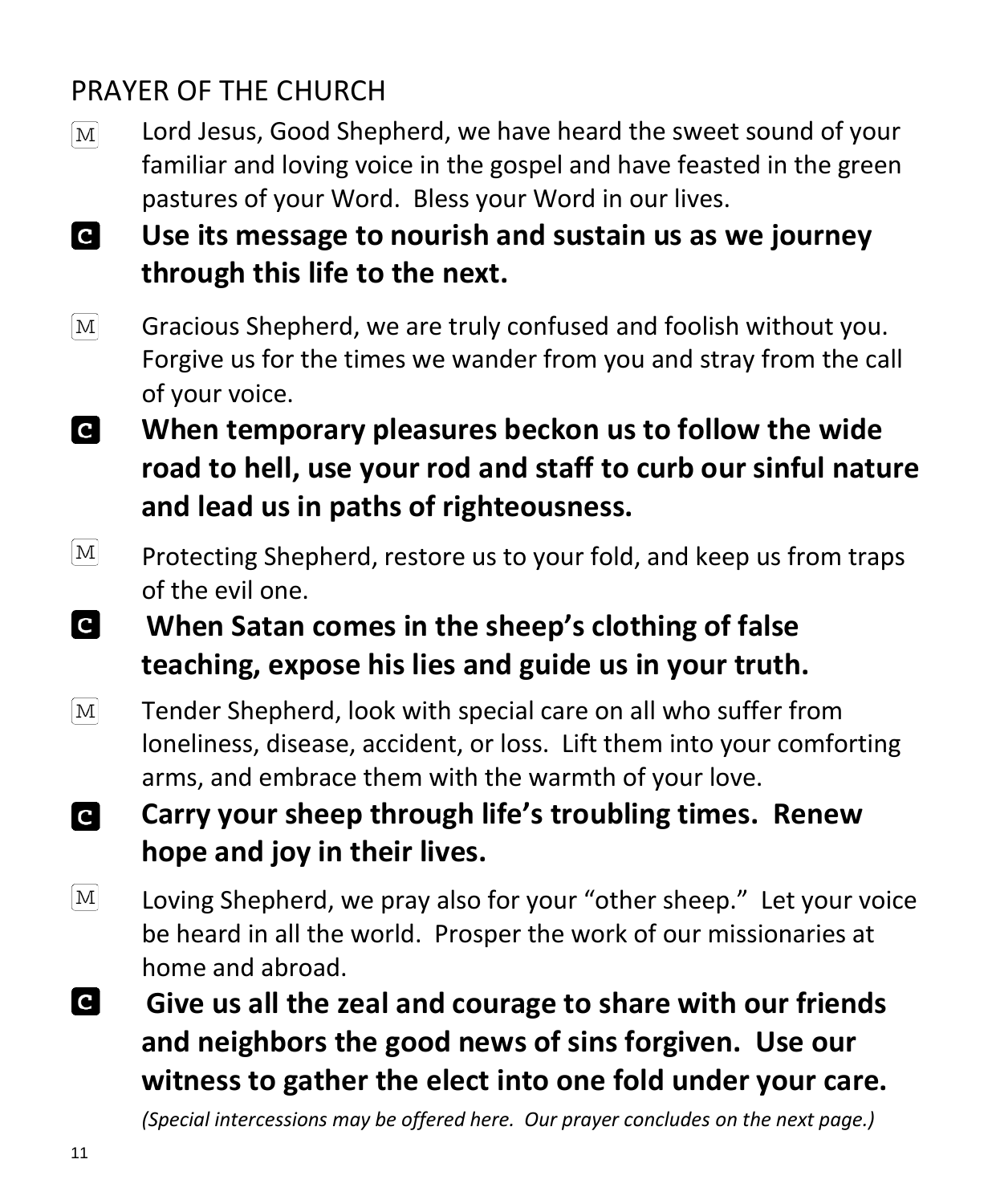- $\lceil \text{M} \rceil$ Eternal Shepherd, when our days on earth come to an end and we walk through the valley of the shadow of death, lead us safely to our eternal home.
- **C Guide us that we may enjoy your goodness and mercy all the days of our life. Amen.**

#### LORD'S PRAYER

**Our Father who art in heaven, hallowed be thy name, thy kingdom come, thy will be done on earth as it is in heaven. Give us this day our daily bread; and forgive us our trespasses, as we forgive those who trespass against us; And lead us not into temptation, but deliver us from evil. For thine is the kingdom and the power and the glory forever and ever. Amen.**

### THE SACRAMENT

#### WORDS OF INSTITUTION

Our Lord, Jesus Christ, on the night he was betrayed, took bread; and  $\lceil \mathbf{M} \rceil$ when he had given thanks, he broke it and gave it to his disciples, saying, "Take and eat; this is my body, which is given for you. Do this in remembrance of me."

Then he took the cup, gave thanks, and gave it to them saying, "Drink from it, all of you; this is my blood of the new covenant, which is poured out for you for the forgiveness of sins. Do this, whenever you drink it, in remembrance of me."

The peace of the Lord be with you always.

#### $\mathbf{c}$ **Amen.**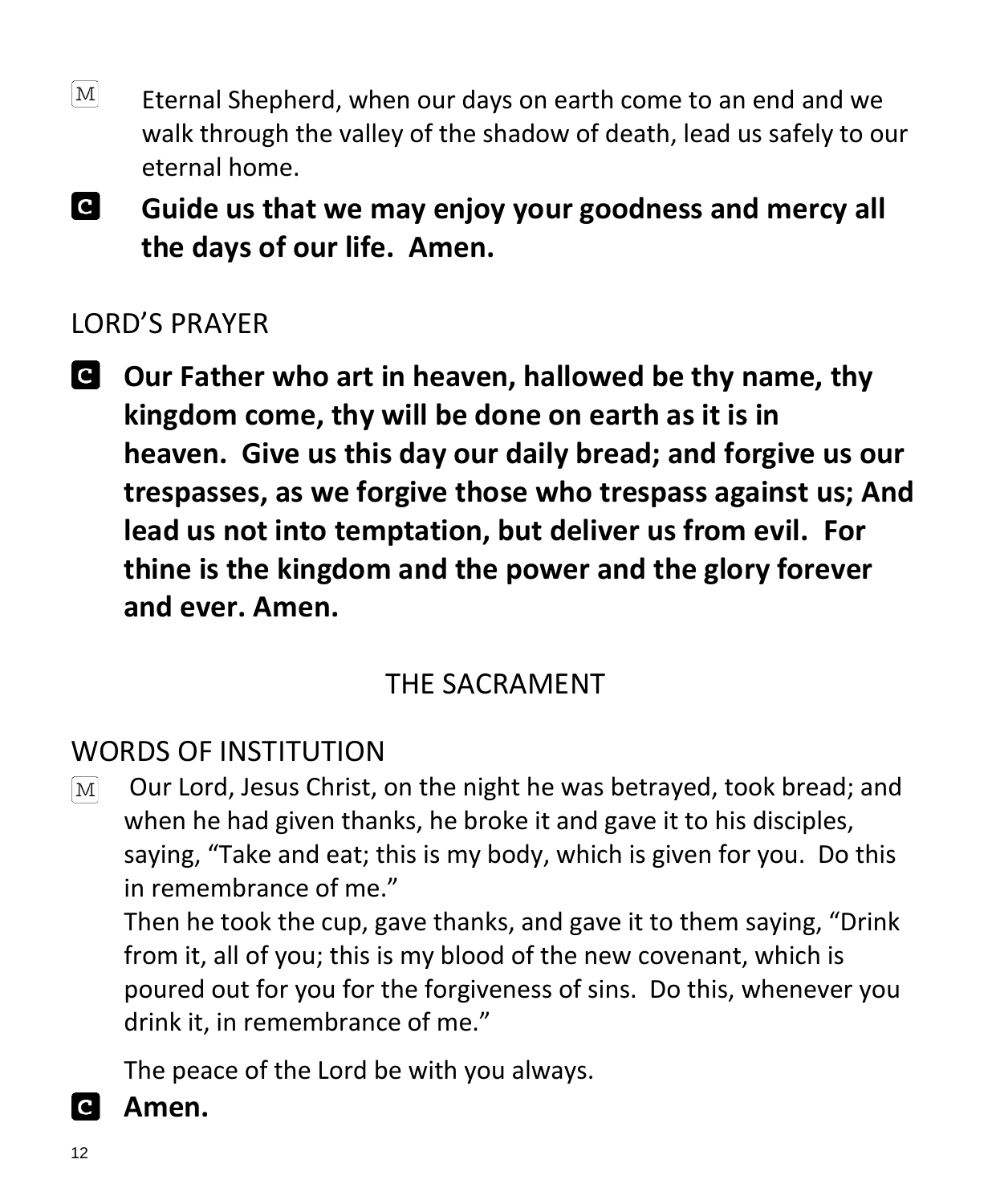#### SONG OF APPROACH

 $\lvert\mathrm{M}\rvert$ We join in song to express the common faith that unites us.

- **C** Verse 2
	- **We deserve but grief and shame, Yet his words, rich grace revealing, Pardon, peace, and life proclaim; Here their ills have perfect healing Who with humble hearts believe— Jesus sinners does receive.**



 **I, a sinner, come to you With a penitent confession. Savior, show me mercy, too; Grant for all my sins remission. Let these words my soul relieve— Jesus sinners does receive.** *(CW, #654)*

#### **A PRAYER BEFORE COMMUNION**

Lord Jesus, as a sinner, I desire to be spiritually refreshed and renewed by your Holy Supper. Strengthen my faith as I partake of your body and blood. May I experience the bond of faith and love that exists among us and my fellow believers in the faith we share. Move me to forgive, serve, and live my faith to your honor and glory. Graciously receive me as your guest. Amen.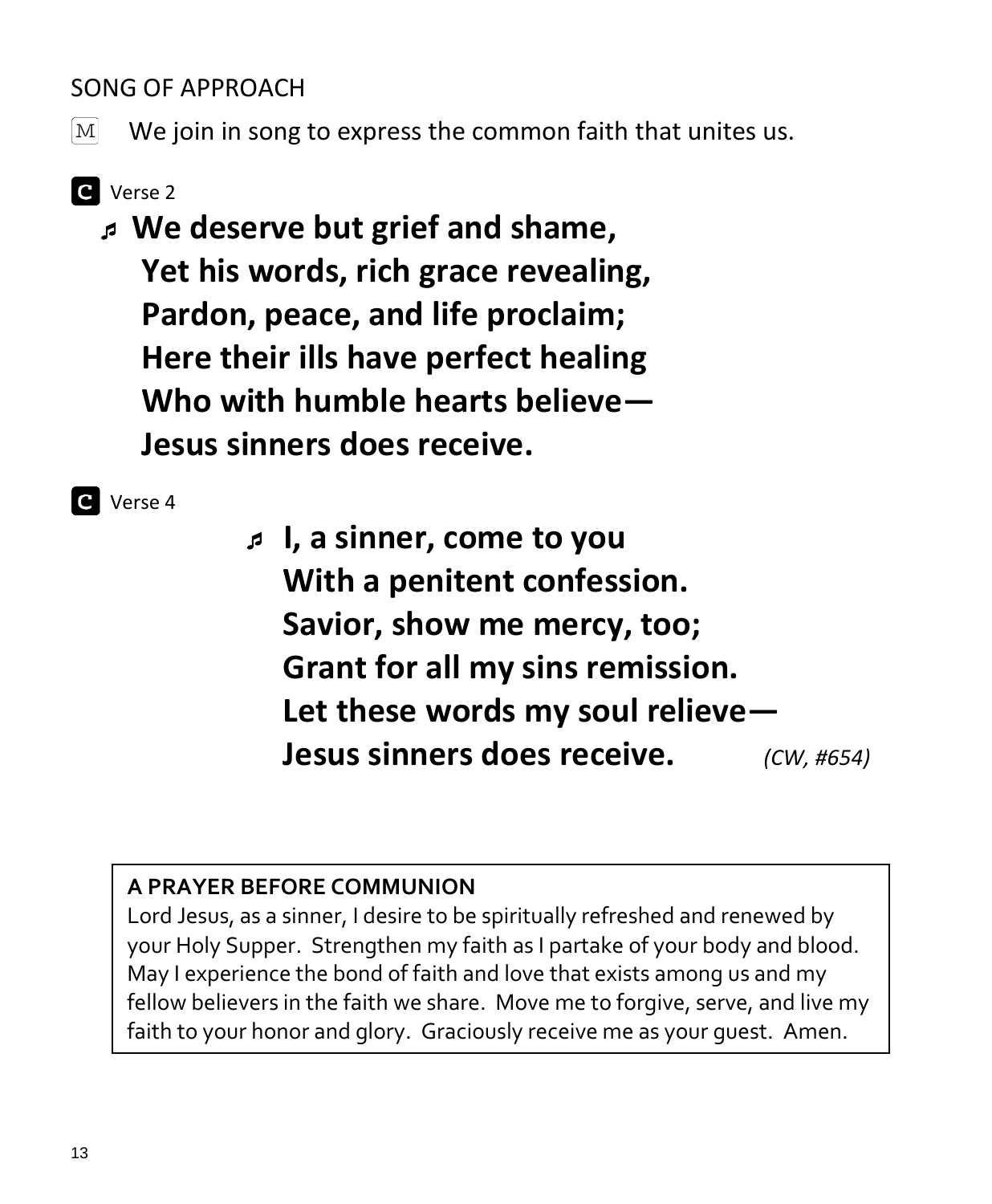### DISTRIBUTION OF HOLY COMMUNION

*(After all those communing have received Lord's Supper, we conclude our celebration: )*

- Now may this true body and blood of our Lord and Savior Jesus Christ  $\boxed{\text{M}}$ strengthen and preserve you in the true faith unto life everlasting. Be assured, your sins are forgiven.
- **Amen.**

### PRAYER OF THANKSGIVING

By the love you have shown us inspire us through the Holy Spirit to  $\mathbf{M}$ dedicate ourselves anew as your grateful sons and daughters. With the flame of faith burning brightly in our hearts, let us live each day in confident communion with you until the day when we shall depart this life to be in your eternal presence, where we will sing your praises and be devoted to serving you in righteousness through endless ages. In Jesus' name.

**Amen.** 

## CLOSING VERSES

- "May the God of peace, who through the blood of the eternal covenant  $\mathbf{M}$ brought back from the dead our Lord Jesus, that great Shepherd of the sheep, equip you with everything good for doing his will,
- $\overline{c}$ **And may he work in us what is pleasing to him, through Jesus Christ, to whom be glory for ever and ever. Amen."** *(Hebrews 13:20,21)*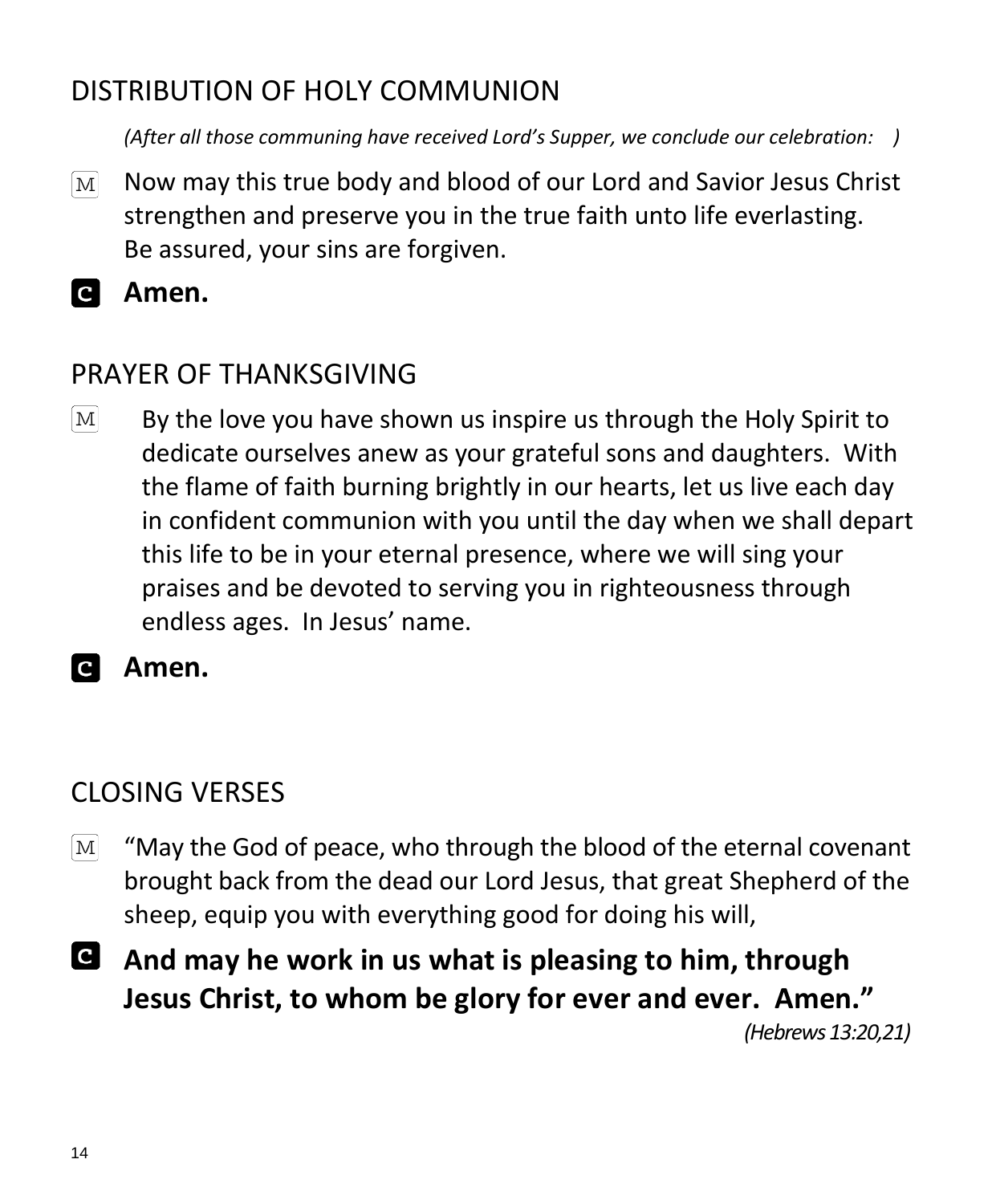Christian Worship, Hymn # 551

- **Q** Verse 1
	- **Jesus, shepherd of the sheep, Who your Father's flock does keep, Safe we wake and safe we sleep, Guarded still by you.**
- Verse 2  **In your promise firm we stand, None can take us from your hand; Speak—we hear—at your command, We will follow you.**
- *By your blood our souls were brought,*  **By your life salvation wrought; By your light our feet are taught, Lord, to follow you.**
- Verse 4  **Father, draw us to your Son; We with joy will follow on Till the work of grace is done, There to live with you.**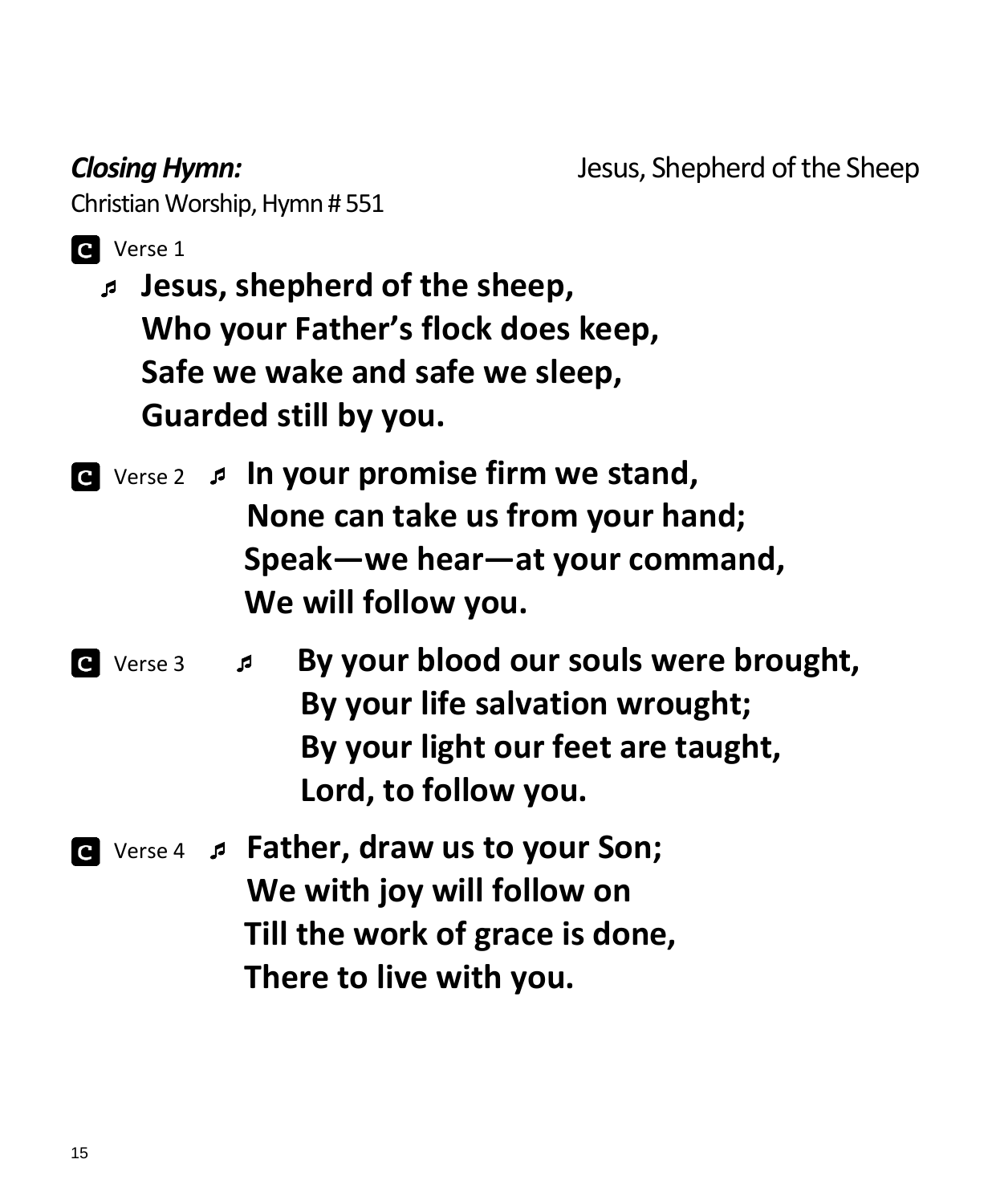

#### PRAYER BEFORE LEAVING GOD'S HOUSE

Good Shepherd, I was glad to be here, gathered with your flock to worship you. Cause the Word I have heard to take root in my heart and bear fruit in my life. Guide me in paths of righteousness, that my words and actions might lead others to glorify you. Amen.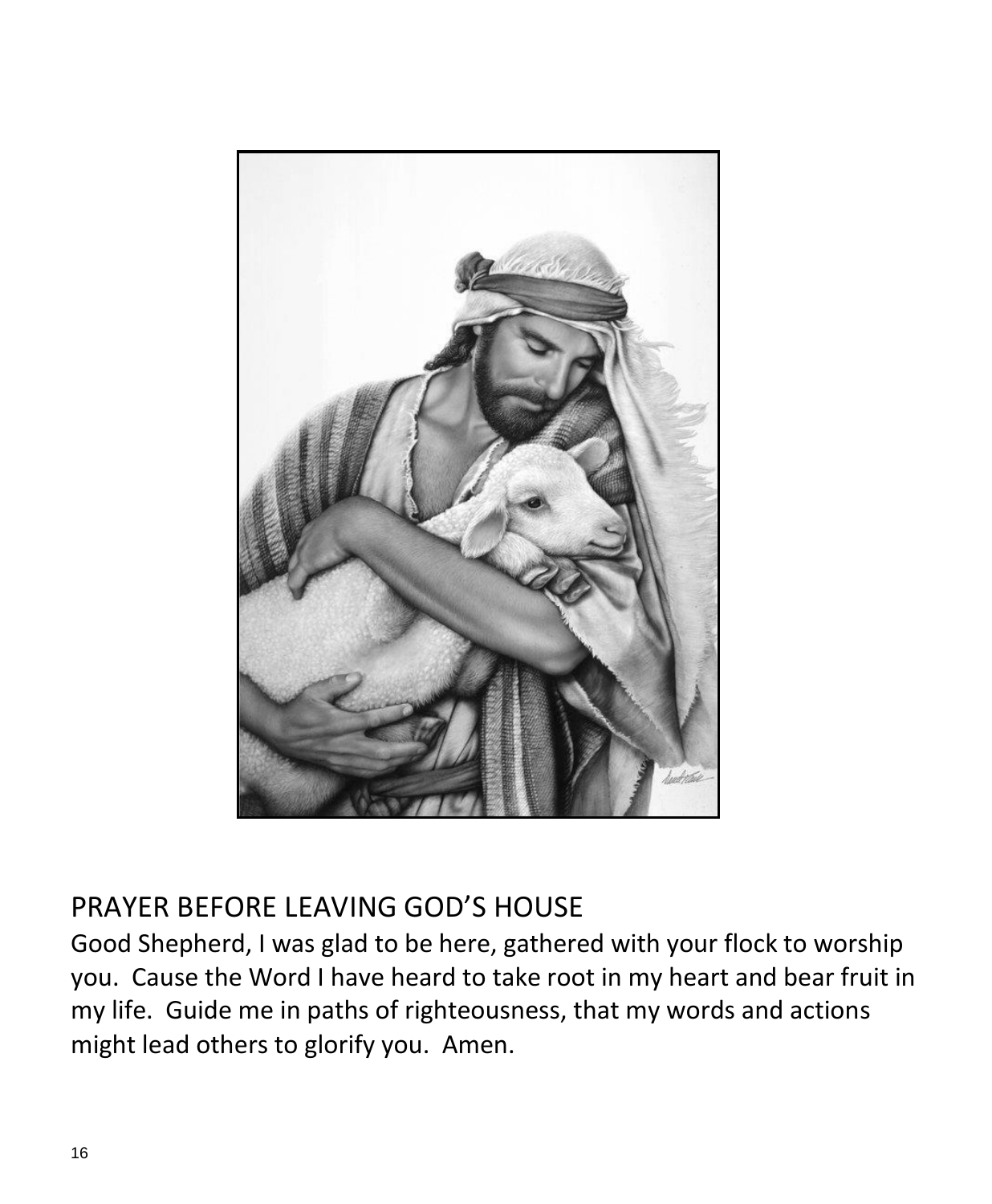#### **OUR FATHER'S BUSINESS**

| Today       | Preacher, Pastor Darin Aden       |
|-------------|-----------------------------------|
|             | Music Today—Kristen Hillmann      |
| Mon. $5/9$  | Church Council Meeting at 6:30 pm |
| Wed. $5/11$ | Piano Recital at 6:00pm           |

#### **Sunday, May 8, 2022 Happy Mother's Day!**

**SERVING YOU THIS WEEK—8:00 am Ushers—**Dan Duchow, Tim Mangin, Gary Waack ■ **10:15 am Ushers—**Terry/Karen Prochnow, Randy/Sandy Waack, Todd Hickmann **■ Church Cleaners—**Gary/Deb Bernhardt, Joe/Judy Hoyer ■ **Flower Committee—**Carol Bubolz, Ida May Krepline. **Communion Set-Up/Take-Down—** Karla Aden, Chantel Bastian, Joan Sheahan.

**SERVING YOU NEXT WEEK—8:00 am Ushers—**Dale Barnard, Joe Hoyer, Chuck Kiehn, Bob Baribeau ■ **10:15 am Ushers—**Roger/Judy Hoida, Dave Hoida, Deven Krepline **■ Church Cleaners—**Gary/Deb Bernhardt, Joe/Judy Hoyer ■ **Flower Committee—**Carol Bubolz, Ida May Krepline.

**MINISTRY RESERVE FUND**—We have started a fund for our Second Pastor to help defray costs involved in adding another Pastor. If you wish to give to the Ministry Reserve Fund please place your offering in an envelope and clearly mark it as **Ministry Reserve Fund or 2nd Pastor Fund** and place it in the offering plate.

**DIVINE CALL—**Pastor Jonathan Learman continues to deliberate the call we extended to him to serve as our Youth & Outreach Pastor. Pastor Learman is currently serving at St. Peter & Zion Lutheran Churches in Theresa, WI. Our voters also extended a call to Pastor Learman's wife, Jamie, to teach Grades 6-8 parttime to allow Mr. Zimmerman time for his principal administrative duties. Please keep Pastor & Mrs. Learman and their family in your prayers as they deliberate where the Lord can best use their talents and abilities. Feel free to contact them with words of encouragement at (920) 238-1699

**2022-2023 SCHOOL REGISTRATION**—Registration is now open for all students entering grades 3K-8 for the 2022-2023 school year. Please visit the "Our School" page of our website at [stjohnstjames.com](http://www.stjohnstjames.com/) to register.

**SAVE THE DATE—Pastor Aden's 25<sup>th</sup> Anniversary celebration will be on Sun. July** 31st. More details to follow.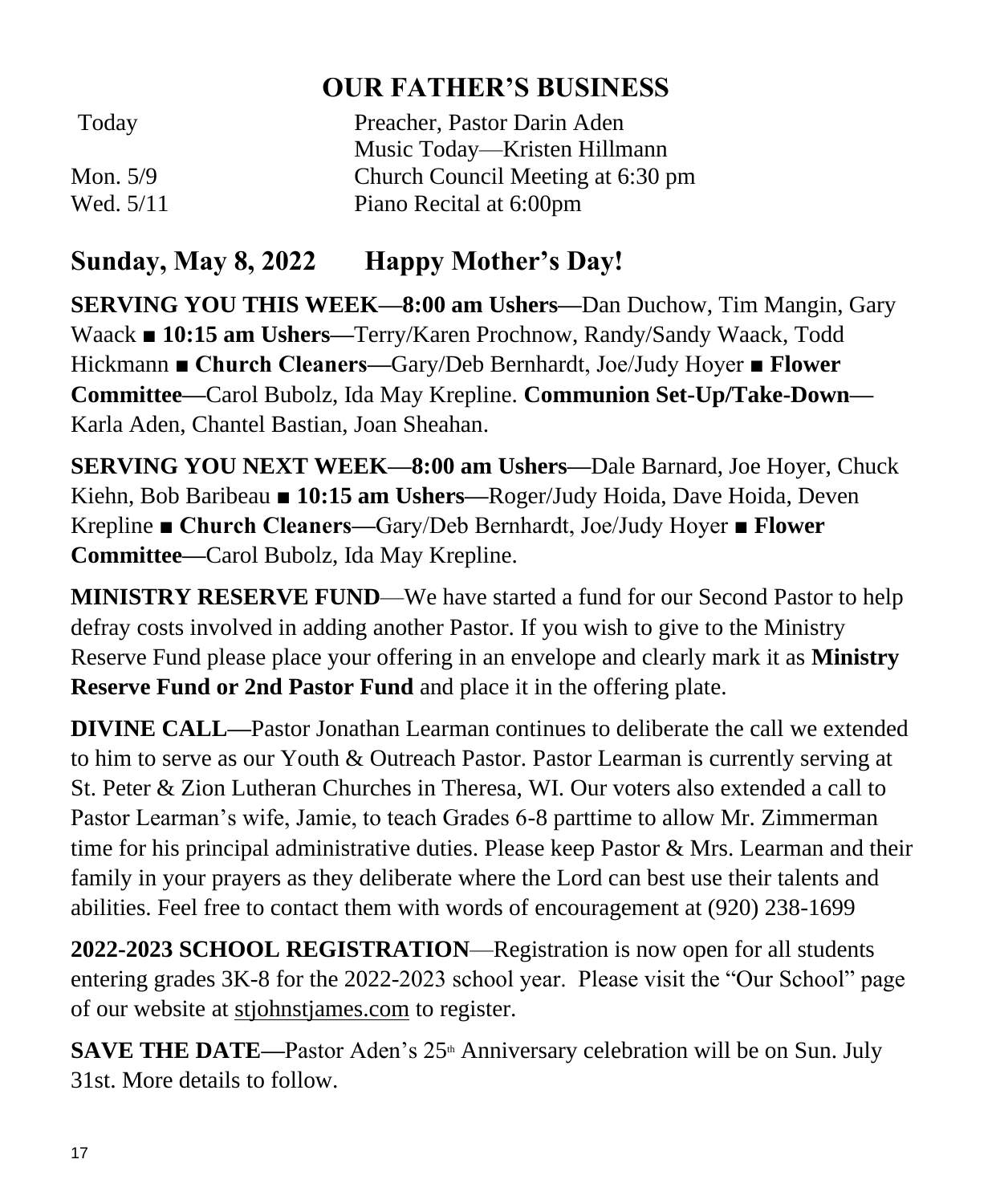**LWMS BEFRIEND A MISSION—**The Befriend A Mission door collection will be held next Sunday, May 15. Our Befriend A Mission assignments are: Native American Missions, Pastor David Bostedt, Canyon Day & East Fork Churches, Apache, AZ; Home Mission -Immanuel Hmong Lutheran Church, Pastor Pheng Moua, St. Paul, MN.

**SJSJ CAMP OUTING—**The annual church/school camp outing held at Devil's River Campground is being planned for July 8th—10th. If you would like a campsite for this year's SJSJ Camp Outing, please contact Karie Robley at 920-772-4959 or email her at robley@tds.net.

**LYA BAKE SALE & SILENT AUCTION—**The SJSJ Lutheran Young Adults (LYA) will be holding a Bake Sale & Silent Auction on Sunday, May 15th from 9:00am-noon in the Commons Area. If anyone would like to make a donation for the Silent Auction, please drop it off in the School Office by Friday, May 13th. Please come support our LYA as they raise funds to attend this summer's WELS International Youth Rally in Knoxville, TN**.**

**EASTER LILIES—**Just a reminder to please take your Easter Lilies along with you after the service today! Please don't forget to leave the trays the plants are placed in behind.

**NEW MEMBERS—**Please welcome our new members Morgan Kiesow wife of Kurt, Jeff & Laura Voeltz who transferred in from Bethany, Manitowoc, Paula Steffes soon to be wife of Dan Bubolz, Jason Reis husband of Deidre Reis, Jordan Bleskey fiancé of Lydia Aden, Beau Baroun husband of Karissa, Nick Wilfert husband of Michelle and Steve Miller husband of Sarah. Welcome to our church family, please pick up your new member packs in the West Church office!

**ELDERS' MEETING—There will be an Elders' Meeting on Tuesday, May 10<sup>th</sup> at 7:00** pm.

**LAST MESSENGERS SERVICE—**Sunday May 1st was the last scheduled monthly "MESSENGERS" led worship service at SJSJ until October 2022. MESSENGERS are humbled and thankful for your prayers, support and encouragement over the last year! There will not be an annual Summer Concert this year, as they will be busy preparing to lead a few other churches in their outdoor summer services. Please keep them, and their ministry, in youy prayers!

**ASCENSION SERVICES—Ascension Service is on Thursday, May 26<sup>th</sup> at 6:30 pm and**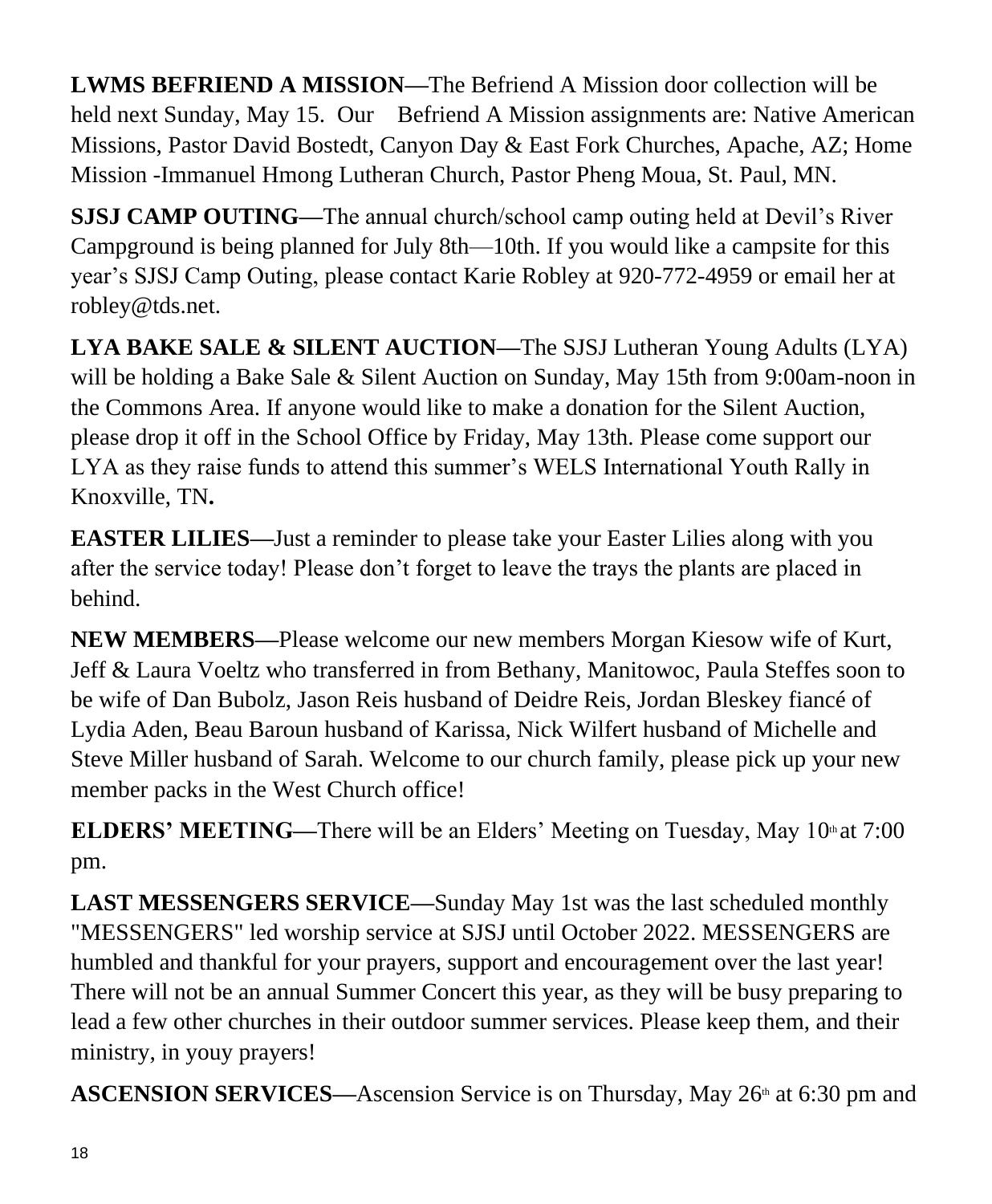Sunday, May  $29<sup>th</sup>$  at 9 am.

**SUMMER SERVICE HOURS—**Sunday Summer Worship Services will begin on Thursday May 26th at 6:30 pm and Sunday, May 29 at 9:00am. Sunday, June 5 will be the start of our Outdoor Worship services beginning at 9:00 am. Please remember to bring a comfortable chair along. If it's raining services will be held in church. Thursday Summer Worship Services will begin on June 2nd at 6:30 pm in church. Summer worship will begin on May 26.

**Congratulations SJSJ Confirmation Class of 2022—**Confirmation/Examination was held on Saturday, April 30th our Confirmation Class are as follows: **Josee Lynn Busse,** Parents—*Fredrick & Laura Busse,* **Mercedes Marie Grimm,** Parents—*Travis & Becky Grimm,* **Isabell Ann Kocian,** Parents—Jason Kocian, *Deidre Kocian; Justin & Jessica Loose,* **Rebecca Ann Krepline,** Parents—*Robert & Krista Krepline,* **Elsianna Joy Pautz,** Parents—*Michael & Jessica Paut,* **Benjamin Michael Prochnow,** Parents— *Ronald & Alison Prochnow,* **Jonathan Ray Schrubbe,** Parents—*Nicholas & Amanda Schrubbe.* Welcome to our church family!

**MLHS CHRISTIAN MUSIC CONCERT—**On Sunday, May 15th MLHS will be having a FREE Christian Music Concert at 3:00 pm. Enjoy the music that comes from a broad base of Christian artists, featuring, "MESSENGERS," the church band from St. John/St. James, Reedsville, an MLHS faculty ensemble and some alumni from MLHS. See you there! Bring your friends!

**OUR SYMPATHIES—**Lorraine Dickert went home to be with Jesus and her passed loved ones on Sunday, May 1, 2022. Our most sincere condolences to Lorraine's family members and close friends. Funeral Services will be held at 11:00 a.m. Saturday, May 7, 2022 at St. John St. James EV. Lutheran Church, Reedsville. Officiating at the Service will be the Rev. Darin Aden with burial to follow in the church cemetery. Friends may call at the church from 9:00 until 10:45 a.m. We pray for peace in your hearts!

**MLC POSITIONS AVAILABLE—**Martin Luther College is accepting applications for ECLC Assistant Teacher, Receptionist, Custodian, Resource Development Manager, Baseball Assistant Coach, Volleyball Assistant Coach, and Men's Basketball Assistant. Interested individuals should apply online at mlc-wels.edu/hr/.

**MEMORIALS GIVEN—**Ida May Krepline gave a gift to the Building Fund In memory of Lorraine Reindl. Thank you!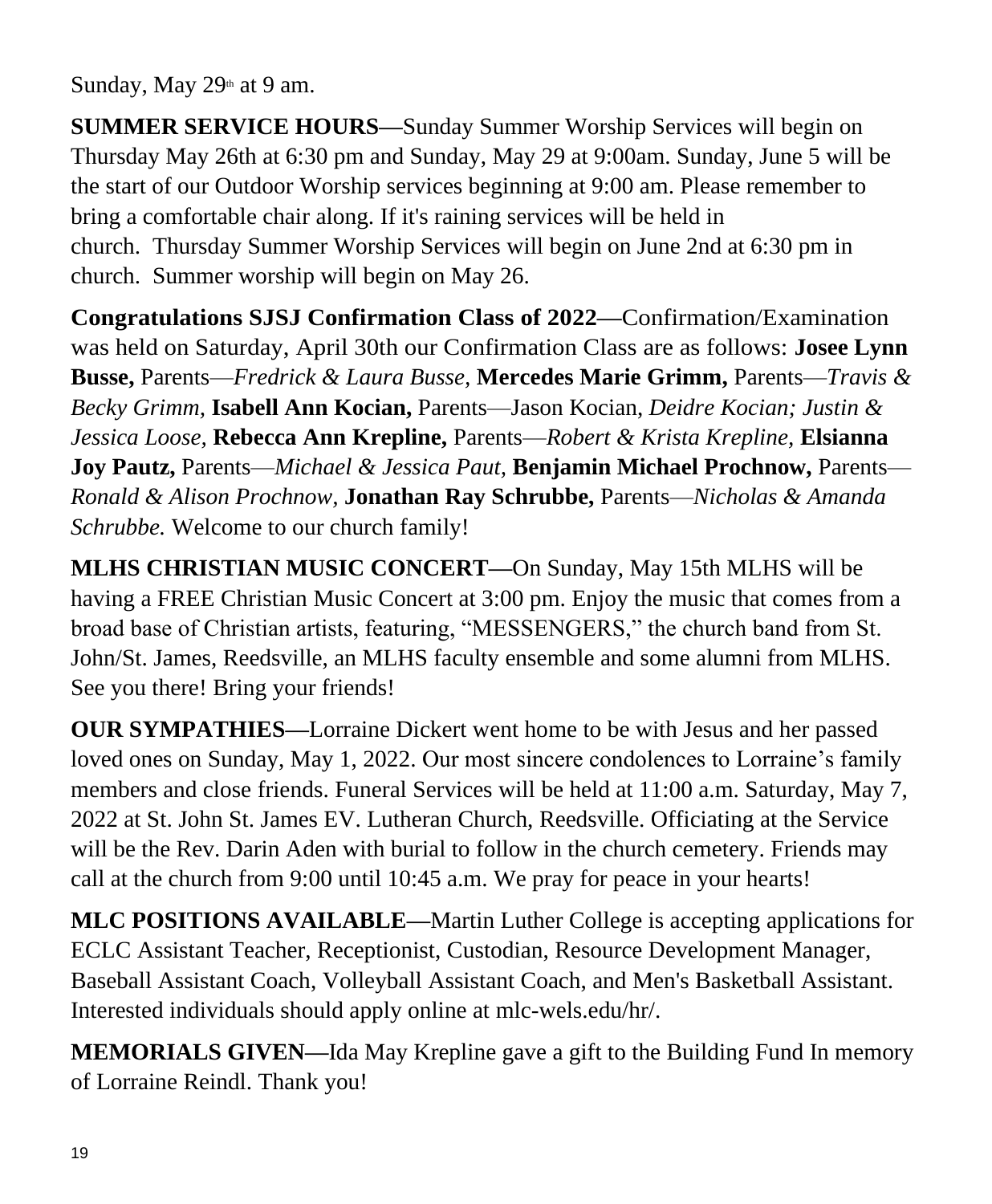**GRADUATION**—Graduation this year will be on Thursday, May 26th at 6:30 pm during the church service. Graduates this year are Jonathan Schrubbe, Rebecca Krepline, Josee Busse.

**SUNDAY SCHOOL, CREW AND ADULT BIBLE STUDY—**Thank you to all who attended Sunday School, CREW and Bible Study classes. All classes and studies are finished until September. See you then!

**PIANO RECITAL—**Mrs. Hillmann will host her end of year Piano Recital on Wednesday, May 11th at 6:00pm in church. Everyone is welcome to come and listen to these students use their God-given talents to His glory!

**SCHOOL OFFICE CLOSING EARLY—The School Office will be closing at noon on** May 6th & 13th and all day on May 11th. Mrs. Schrubbe will still have access to emails & voicemails, so please leave a message!

**HELP NEEDED—**We will be setting up the gym on Sunday, May 15th following the 10:15am worship service for our upcoming Spring Spotlight. We would greatly appreciate anyone who is willing to help!

**SCHOOL CALENDAR CHANGE—**SJSJ students in grades 3K-4 will have NO SCHOOL on Wednesday, May 18th. Please join us that day at Municipal Field in Manitowoc to cheer on our 5th-8th grade students as they compete in the LLL Track Meet.

**OFFICE ADMIN POSITION AT GRACE—**We are looking to add to our current office staff. This position will be approximately 20 hours a week with the potential for more hours during busy church times. The breakdown of the 20 hours is quite flexible. Applicants should have experience in Microsoft Word & Outlook. Experience with Publisher & Power Point is also helpful, but could be learned on the job. Applications can be picked up in our office and should be **completed and returned to Grace by Friday, May 20**. We would like to have this position filled by early - mid June. If you have any questions, please call Ann or Heidi in the Grace church office at 920-682-7377.

### **MLC/MLHS Scholarship Assistance**

 This fall Maya Aden, Lynsey Marohn, Josh Aden and Michaela Bubolz will be attending MLC in New Ulm, MN. They plan on being Called Workers in our Synod. Next school year the cost of attending MLC will be \$29,400. We have established a Scholarship Fund to help fund their education. If the **student's**